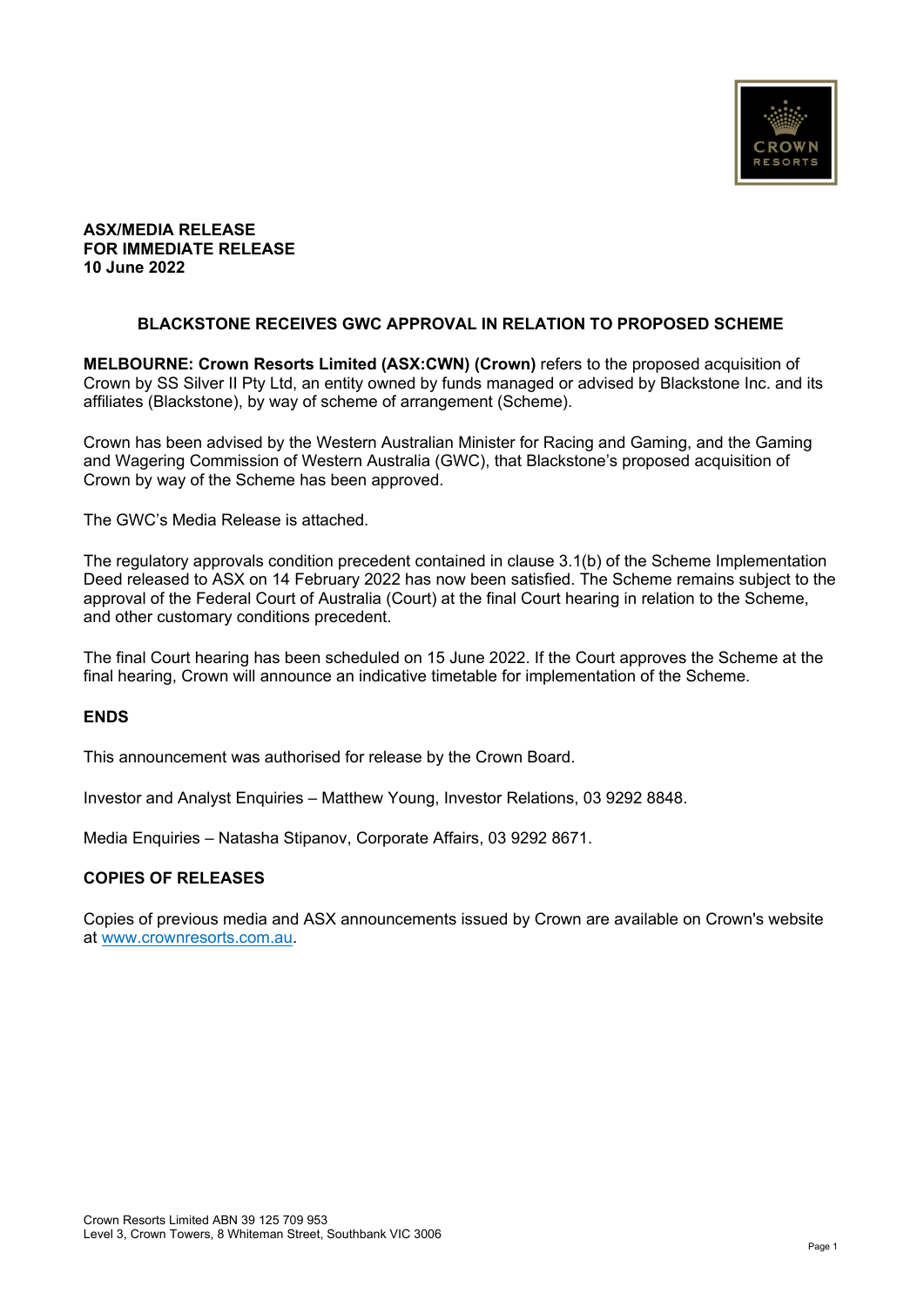



# **Blackstone granted WA approval to proceed with acquisition of Crown Resorts**

- Blackstone acquisition of Crown Resorts approved subject to tough conditions
- Conditions align with a number of recommendations arising from the Perth Casino Royal Commission
- Final approval required from the Federal Court of Australia

Western Australia's independent casino regulator and Racing and Gaming Minister Tony Buti have granted the necessary approvals to facilitate the acquisition of Crown Resorts by Blackstone Group.

Subject to a number of strict conditions, the approvals will allow Blackstone to become the new owners of Crown. Under WA legislation, approvals were required from the Gaming and Wagering Commission (GWC) and the Racing and Gaming Minister.

As a result of extensive, multi-jurisdictional probity investigations, the GWC has granted probity approval to relevant Blackstone Group entities and associated individuals.

Minister Buti has given approvals regarding Blackstone's proposed and future shareholdings of Burswood Limited and securities over the casino gaming licence, site and resort complex, in accordance with the Burswood State Agreement and Casino Control Act respectively.

Minister Buti has directed Blackstone that the State expects that the Burswood, Crown and Blackstone entities will conduct themselves in accordance with the highest standard of governance and operations. This includes that the Burswood, Crown and Blackstone entities invest in, and maintain, Crown Perth, and strengthening of Crown's governance through the application of the ASX Corporate Governance Principles and Recommendations.

The approvals have been granted subject to various conditions, including:

- enhanced reporting of anti-money laundering and responsible gambling activities and additional auditing requirements on Crown;
- non-interference requirements to prevent Blackstone's institutional investors from involvement in the day-to-day operations of Perth's Crown Casino;
- obligation to report any investigations by any Australian or overseas regulators; and
- that Blackstone cannot change its corporate structure and funding arrangements without providing prior notice and relevant approvals. This means Blackstone will not be able to introduce new investors into the structure without approval.

Now that the necessary approvals have been granted from regulators in WA, Victoria, and New South Wales, the approval of the Federal Court of Australia can be sought.

# **Comments attributed to Racing and Gaming Minister Tony Buti:**

"As the prospective new owner of the Perth Casino, Blackstone will be required to meet a number of stringent conditions.